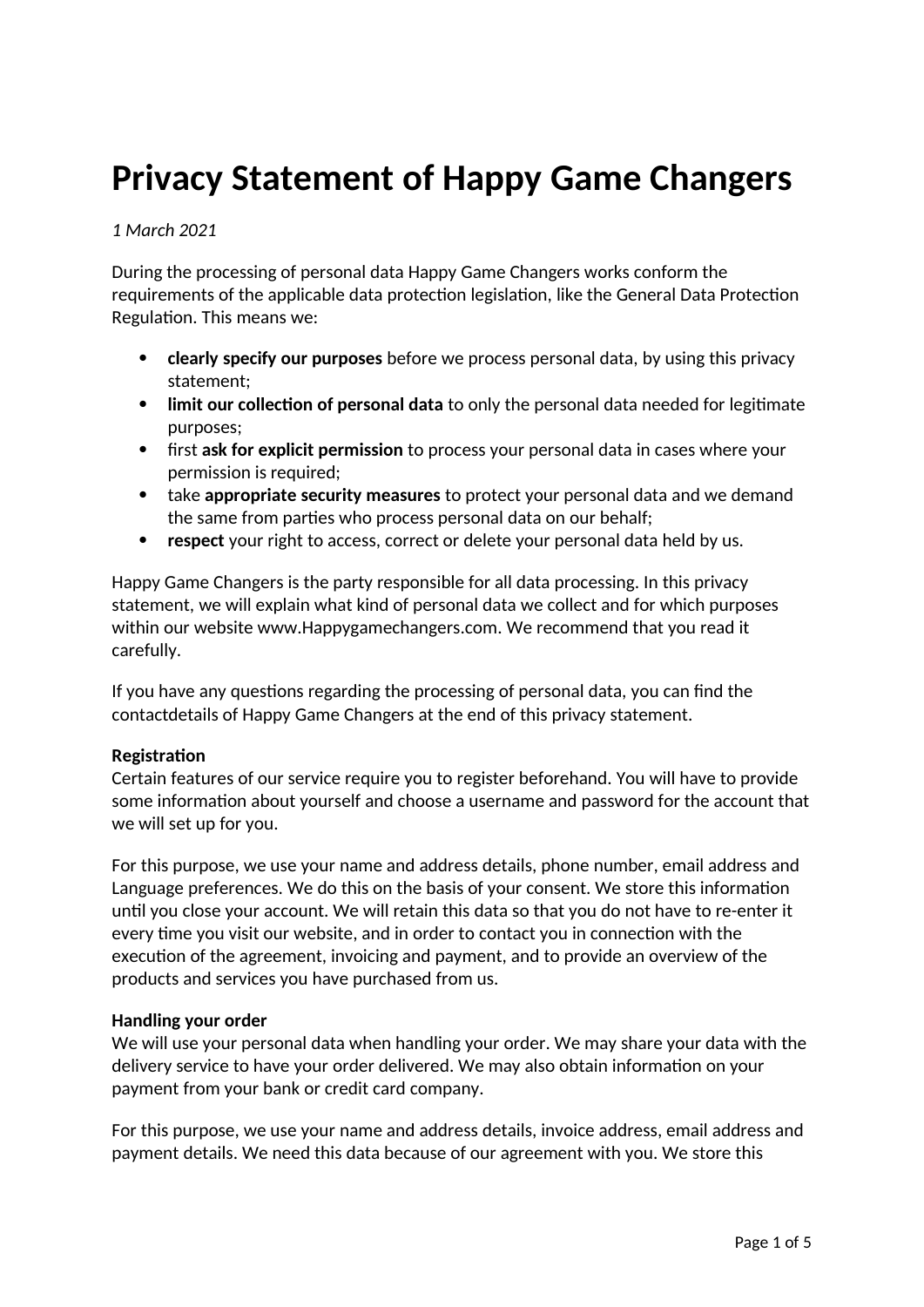information for two years after your order has been completed. Certain types of personal data will be retained for a longer period with regards to the legal tax retention.

## **Sending newsletters**

We have a newsletter to inform those interested on news, tips and information about our products and services. Your e-mail address is automatically added to the list of subscribers.

For this purpose, we use your name and address details, email address and Language preference. We do this on the basis of your consent. We store this information until you cancel your subscription.

You may cancel your subscription to our newsletter at any time. Each newsletter contains a link to unsubscribe from our newsletter.

### **Access to portal**

Within our portal, you can access a management environment where you can set, specify and change settings. We will keep track of your activities for proof.

For this purpose, we use your name and address details and email address. We do this on the basis of your consent. We store this information until our services to you have ended.

### **Subscription**

Via www.Happygamechangers.com you can take out a paid subscription. We use your personal data to complete the payment.

For this purpose, we use your name and address details, phone number, invoice address and email address. We do this on the basis of your consent. We store this information until you cancel your subscription. Certain types of personal data will be retained for a longer period with regards to the legal tax retention.

### **In-app purchases**

Via www.Happygamechangers.com you can buy virtual objects which can be used in the app, for which your personal data are necessary to handle and register your orders.

For this purpose, we use your name and address details, phone number, invoice address and email address. We do this on the basis of your consent. We store this information until your order has been completed. Certain types of personal data will be retained for a longer period with regards to the legal tax retention. (the legal retention period).

### **Contact form**

You can use our contact form to ask questions or make any request.

For this purpose, we use your name and address details, phone number and email address. We do this on the basis of your consent. We store this information until we are sure that you are satisfied with our response.

# **Statistics and profiling**

We keep statistics on the use of our website, but these are kept anonymous at all times.. These statistics help us to, for example, only show you information that is relevant to you.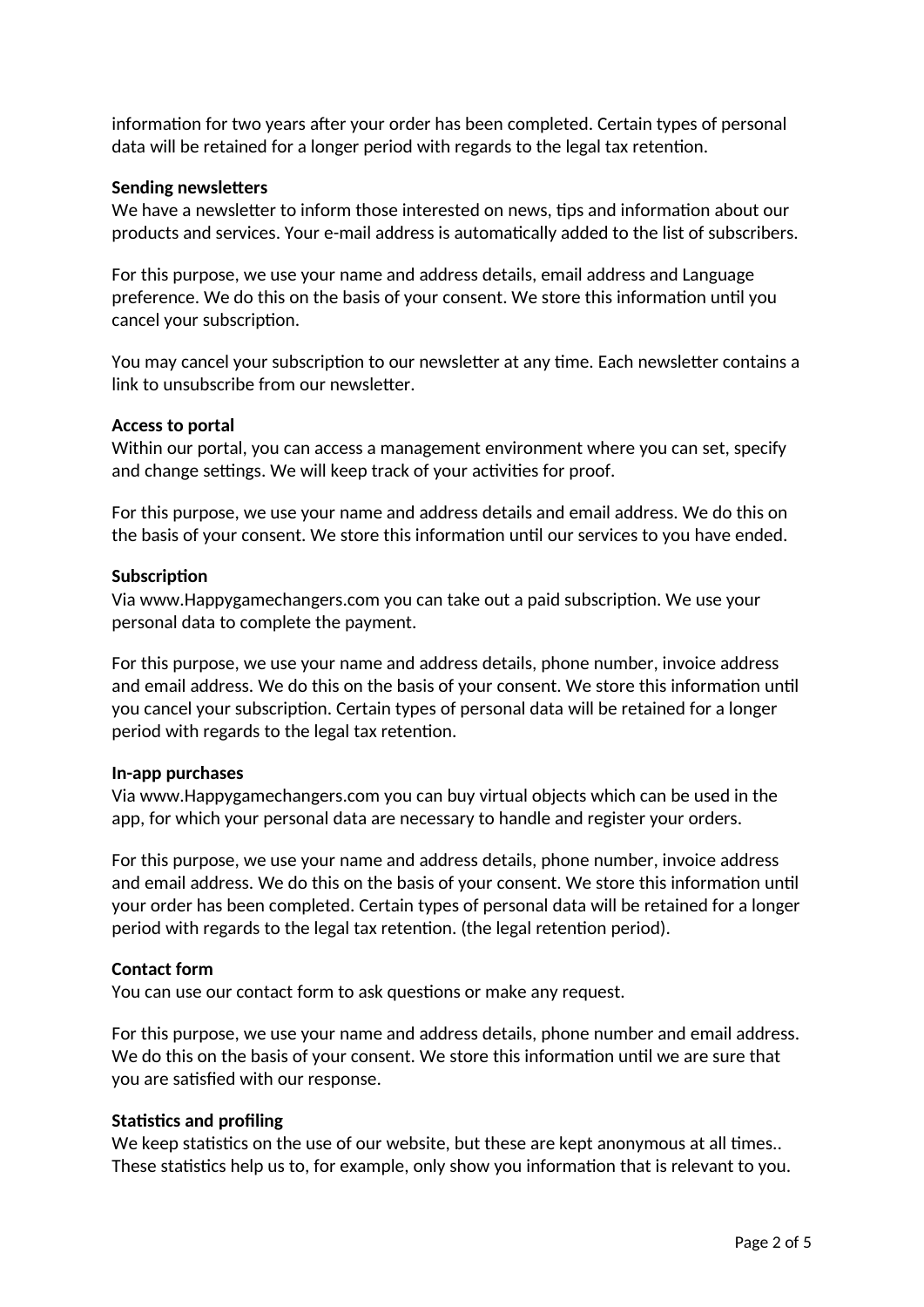We may combine personal data to get to know more about you. We will of course respect your privacy at all times. If you do not want us to do these statistics, please let us know.

For this purpose, we use your name and address details, email address and language preference. We do this on the basis of your consent. We store this information for one year.

## **Promotion**

Other than the advertisements on the website, we can inform you about new products or services:

- by mail
- by e-mail
- via social media
- per phone

You can object at all times against this promotional communication. Every letter contains instructions on how to do this. Also, every e-mail contains a cancellation link. On social media, you can block us or use the cancellation option. You can also inform us when we call you. You can also inform us through your account. Further, you can inform us through the portal.

## **Location data**

If necessary, we may collect your location data (GPS). If that is the case, you will be asked to grant consent beforehand.

This location data and other data can also be stored and processed by the provider of the navigation/mapping software, such as Google Maps, but the data could also be used by, for example, Google or Apple itself. We have no control over their actions. We recommend that you read the applicable privacy statement of the provider in question.

# **Providing data to third parties**

Except for the parties necessary to deliver the above mentioned services, we do not under any circumstance provide your personal data to other companies or organisations, unless we are required to do so by law (for example, when the police demands access to personal data in case of a suspected crime).

### **Statistics**

We keep statistics on the use of our website, but these are kept anonymous at all times.

### **Cookies**

Our website makes use of cookies. Cookies are small files in which we can store information, so that you do not have to fill in that information again. We can also use them to see whether you are visiting us again.

The first time you visit our website, we will show you a notification explaining our cookies and ask for your permission for the use of these cookies.

You can disable the use of cookies through your browser setting, but some parts of our website may not work properly as a result of that.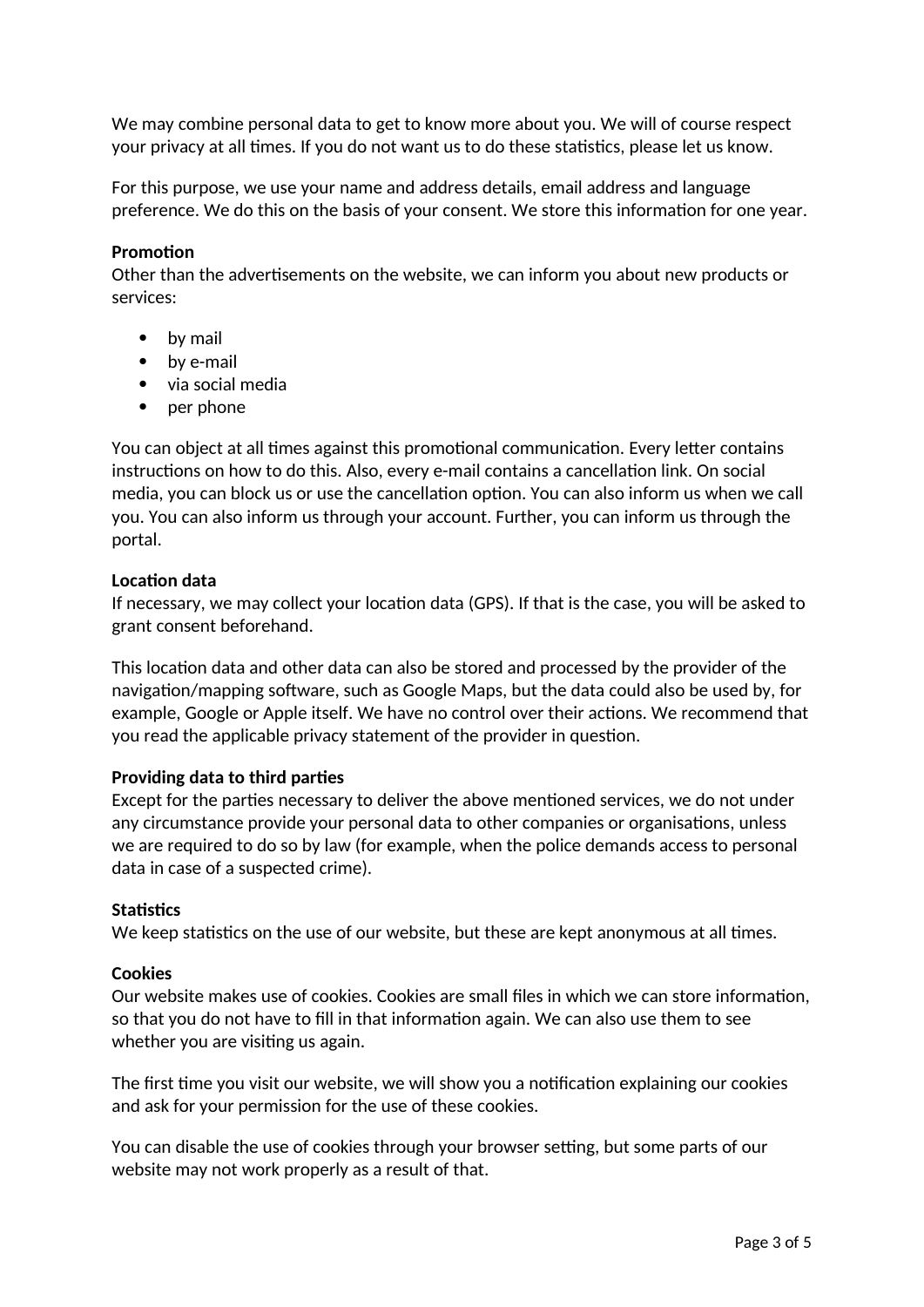We made arrangements with other parties who place cookies through our website. Nevertheless, we cannot fully control what they are doing with their cookies, so please read their privacy statements as well.

## **Security**

We take security measures to reduce misuse of and unauthorized access to personal data. We take responsibility in the security of your personal data. We renew our security measures to ensure safe storage of personal data and keep track what might go wrong.

## **Changes to this privacy statement**

We reserve the right to modify this statement. We recommend that you consult this statement on a regular basis, so that you remain informed of any changes.

## **Inspection and modification of your data**

You can always contact us if you have any questions regarding our privacy policy or wish to review, modify or delete your personal data.

You have the following rights:

- Right of access: you have the right to see what kind of personal data we processed about you;
- Right of rectification: you have the right to rectify any personal data we have processed about you, if this information is (partially) wrong;
- Right to complain: you have the right to file a complaint against the processing of your personal data by us, or against direct marketing;
- Right to be forgotten: you can file a request with us to remove any personal data we have processed of you;
- Right to data portability: if technically possible, you have the right to ask us to transfer your processed personal data to a third party;
- Right to restriction of processing: you can file a request with us to (temporarily) restrict the processing of your personal data.

If you exercise any of the rights mentioned above, we might ask to identify yourself with a valid ID, to confirm it is your personal data. If so, it is important that you hide your social security number and photo.

We will usually respond to your request within one month. This term can be extended if the request is proven to be complex or tied to a specific right. You will be notified about a possible extension of this term.

### **Complaints**

If you want to file a complaint about our use of personal data, please send an e-mail with the details of your complaint to nancy@nancybeers.nl. We will look into and respond to any complaint we receive.

If you think that we are not helping you in the right way, you have the right to file a complaint at the authority. For The Netherlands, this is the Autoriteit Persoonsgegevens.